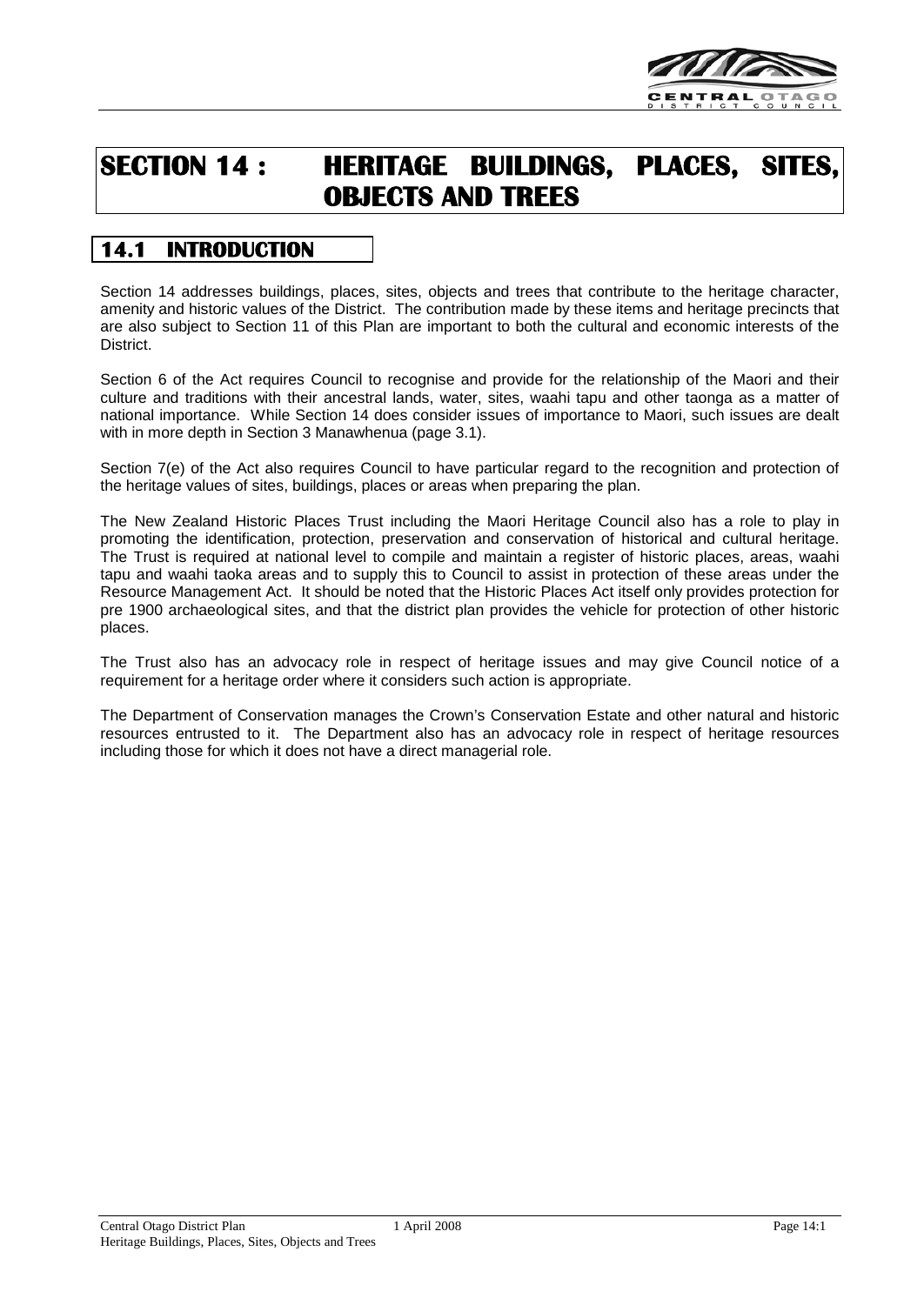

## **14.2 ISSUES**

#### **14.2.1 Archaeological and Other Historic Sites**

**The District contains a large number of archaeological and historic sites, particularly sites associated with early Maori and goldmining activities. These sites have importance for cultural, historic and scientific reasons and may be subject to disturbance, modification or destruction due to a lack of awareness and/or appreciation of the values.**

#### **Explanation**

An archaeological site is defined by the Historic Places Act 1993 as: "Any place in New Zealand that -

- (a) Either
	- (i) Was associated with human activity that occurred before 1900; or
	- (ii) Is a site of the wreck of any vessel where that wreck occurred before 1900; and
- (b) Is or may be able through investigation by archaeological methods to provide evidence relating to the history of New Zealand:"

The Central Otago District is characterised by a large number of archaeological sites of both Maori and European origin, the latter relating primarily to goldmining activities undertaken in the District and continuing into the 20<sup>th</sup> Century.

All archaeological sites fall within the definition of an "historic place" contained in the Historic Places Act 1993. In that Act an "Historic Place" means:

"(a) (i) Any land (including an archaeological site); or

(ii) Any building or structure (including part of a building or structure); or

(iii) Any combination of land and a building or structure that forms part of the historical and cultural heritage of New Zealand and lies within the territorial limits of New Zealand; and

(b) Includes anything that is in or fixed to such land:"

Note: Legislation quoted in this plan reflects provisions existing at the date of public notification. Definitions in the legislation itself should be consulted.

While there are a large number of recorded sites within the District there are also areas that have not been subject to archaeological survey and may contain archaeological sites. All pre-1900 archaeological sites (whether recorded or unrecorded) are protected under the Historic Places Act 1993 and an authority from the Historic Places Trust is required before any work can be undertaken on such sites. This will also involve consultation and the approval of Kai Tahu ki Otago where the site is of significance to them. Sites of importance to Kai Tahu ki Otago are identified (in most cases) in the Kai Tahu ki Otago - Natural Resources Management Plan (1995).

*Cross Reference Section 3 Manawhenua Objectives 3.3.2, 3.3.3 Policies 3.4.2, 3.4.3 Objective 14.3.2 Policies 14.4.6 and 14.4.7*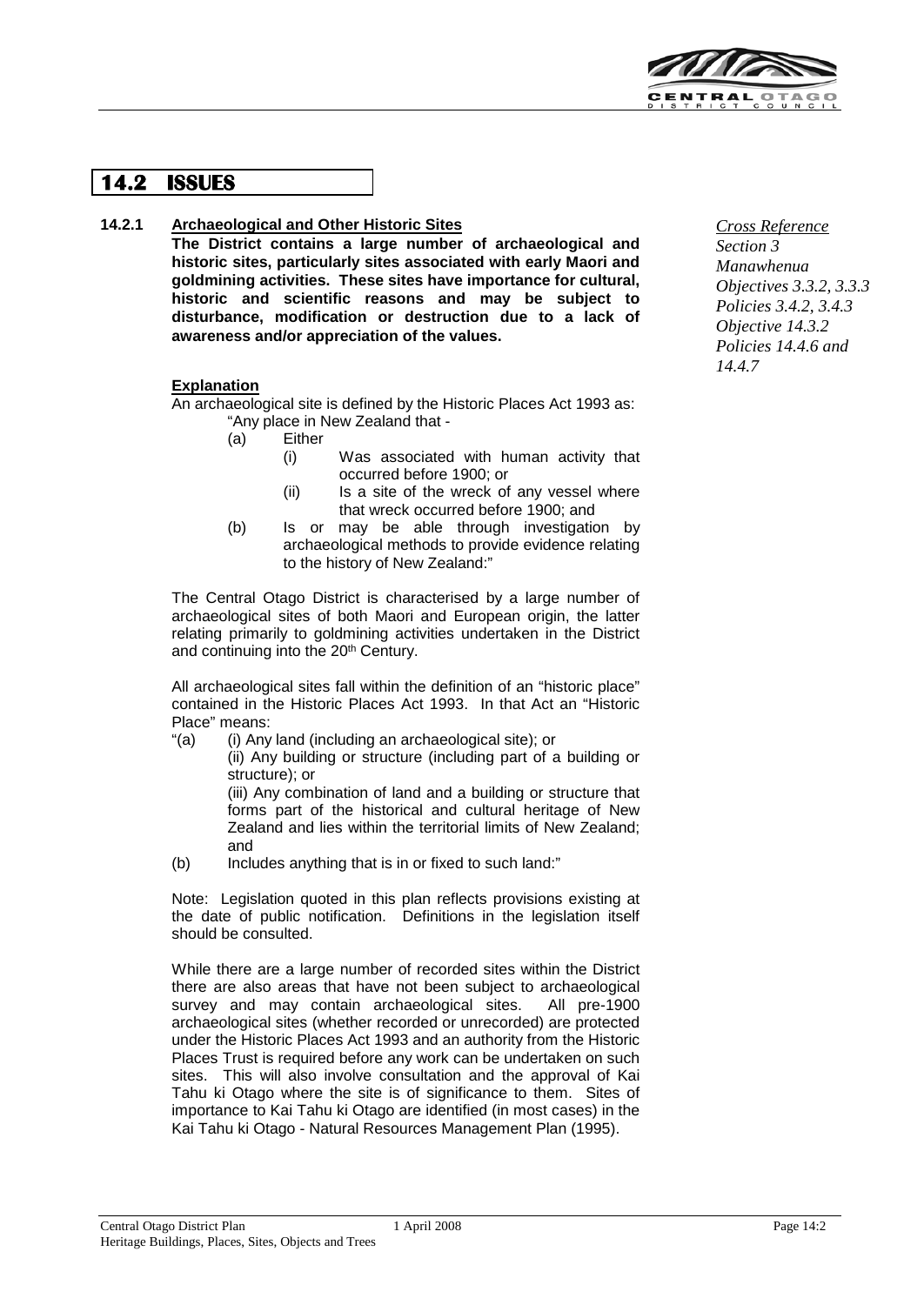

### **14.2.2 Heritage Precincts**

**Certain towns within the District contain precincts that have a distinct historical character. Each precinct is defined by its own particular amenity and heritage values which are derived from this historical character. These values are not only important to the people who live and work in these towns but are also important to the District as a whole because of the potential to attract visitors from outside the District. The modification or demolition of buildings or the erection of new buildings within these precincts has the potential to compromise these values and the cohesiveness of the precinct, if not carefully controlled.**

#### **Explanation**

The rich history of the District has created a number of distinct areas with high historic and heritage values. These precincts are an important cultural resource as they reflect elements of the District's history. A description of the precincts and the values of those precincts are set out in Section 11.

Building development in these precincts must be controlled to retain the character and values of these areas.

#### **14.2.3 Heritage Buildings and Objects**

**Quite apart from the heritage precincts found in several of the District's towns, there are a large number of isolated buildings and objects throughout the District which have significant heritage values, some of which have been registered by the NZ Historic Places Trust. The value of these buildings and objects can be compromised by development that is inappropriate or unsympathetic to the heritage character of these items.**

#### **Explanation**

Individual buildings and objects of heritage value are important to the District. These items are listed in Schedule 19.4. While the use and development of buildings including adaptive reuse and development, is encouraged, care must be taken to ensure that heritage values are not compromised. This is particularly important in the case of buildings registered by the NZ Historic Places Trust, especially Category I buildings which are of either national or regional significance.

## **14.2.4 Notable Trees**

**Trees are an important natural resource that contribute positively to the amenity values and landscape values of the environment. Some trees are also significant as a landmark, and for their cultural and botanical values. Trees are potentially at risk from the intensification of land use as a result of subdivision, land use activities and development. Their removal or modification usually results in a reduction of amenity values and quality of environment and in some places historical values are also lost.**

#### **Explanation**

Trees have ecological values and contribute to amenity values. However, some trees have greater significance particularly when they have one or more of the following values -

*Cross Reference Section 11 Heritage Precincts Objectives 11.2.1, 11.2.2 Policies 11.3.1 to 11.3.5 Objective 14.3.1 Policy 14.4.1*

*Cross Reference Objective 14.3.1 Policy 14.4.2*

*Cross Reference Objective 14.3.3 Policy 14.4.5*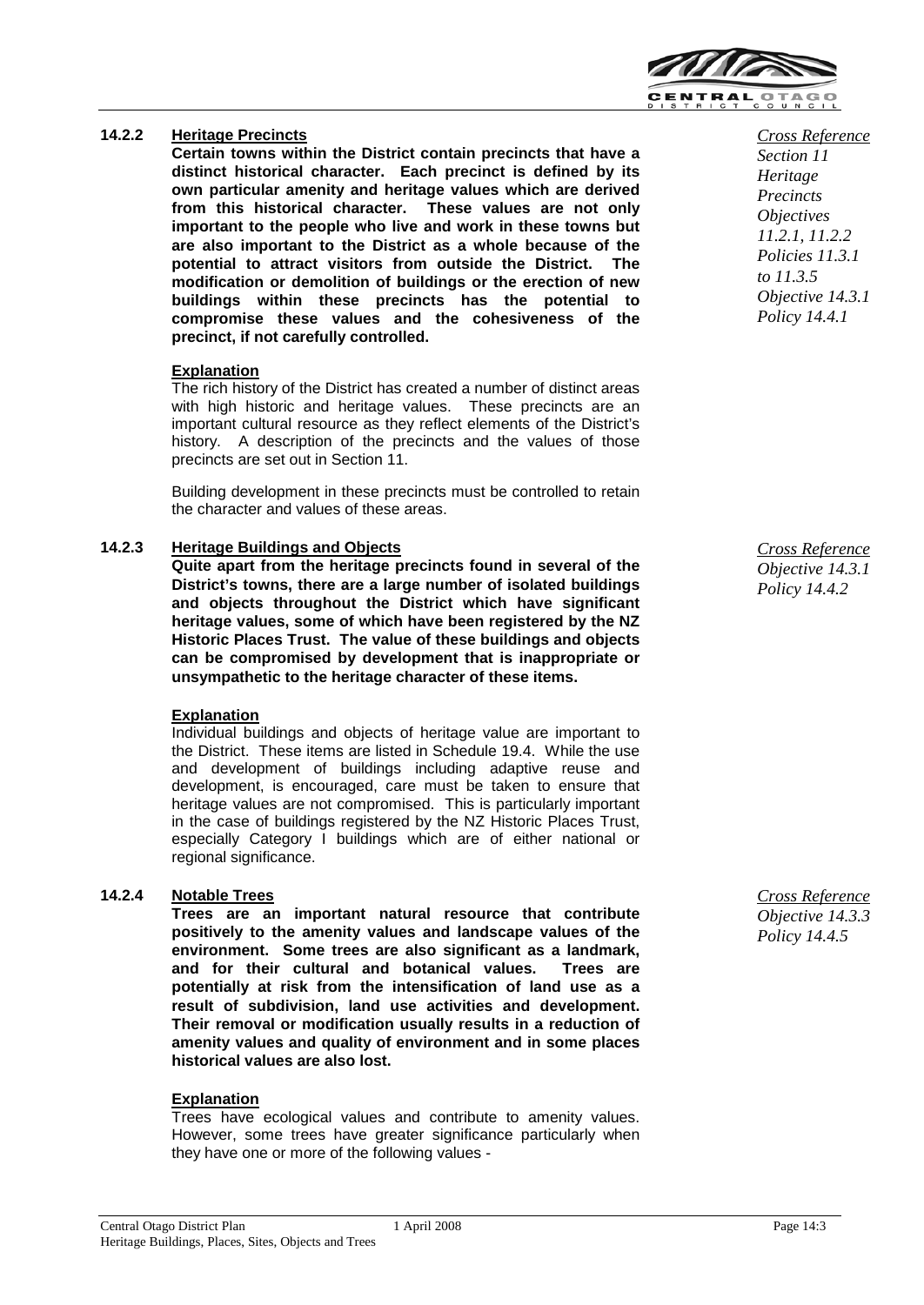

Botanical/Ecological Value - such as age, rarity of species in the area, district, region or throughout New Zealand, provision of a habitat for rare species of flora or fauna or being part of a unique ecosystem.

Visual Amenity Value - such as value as a landmark, value as a contribution to the landscape, size of the tree or canopy spread, pattern of planting or value for shade or beautification of an area or neighbourhood.

Cultural/Heritage Value - such as commemorating a special occasion, planted by a notable person, or having spiritual significance to Tangata Whenua or other communities in the District.

Urban development that results in greater building intensity often creates pressure for the removal of large trees. This is generally because the space the tree occupies is needed for building or because the development results in people living closer to the tree which causes shading or a reduction in views.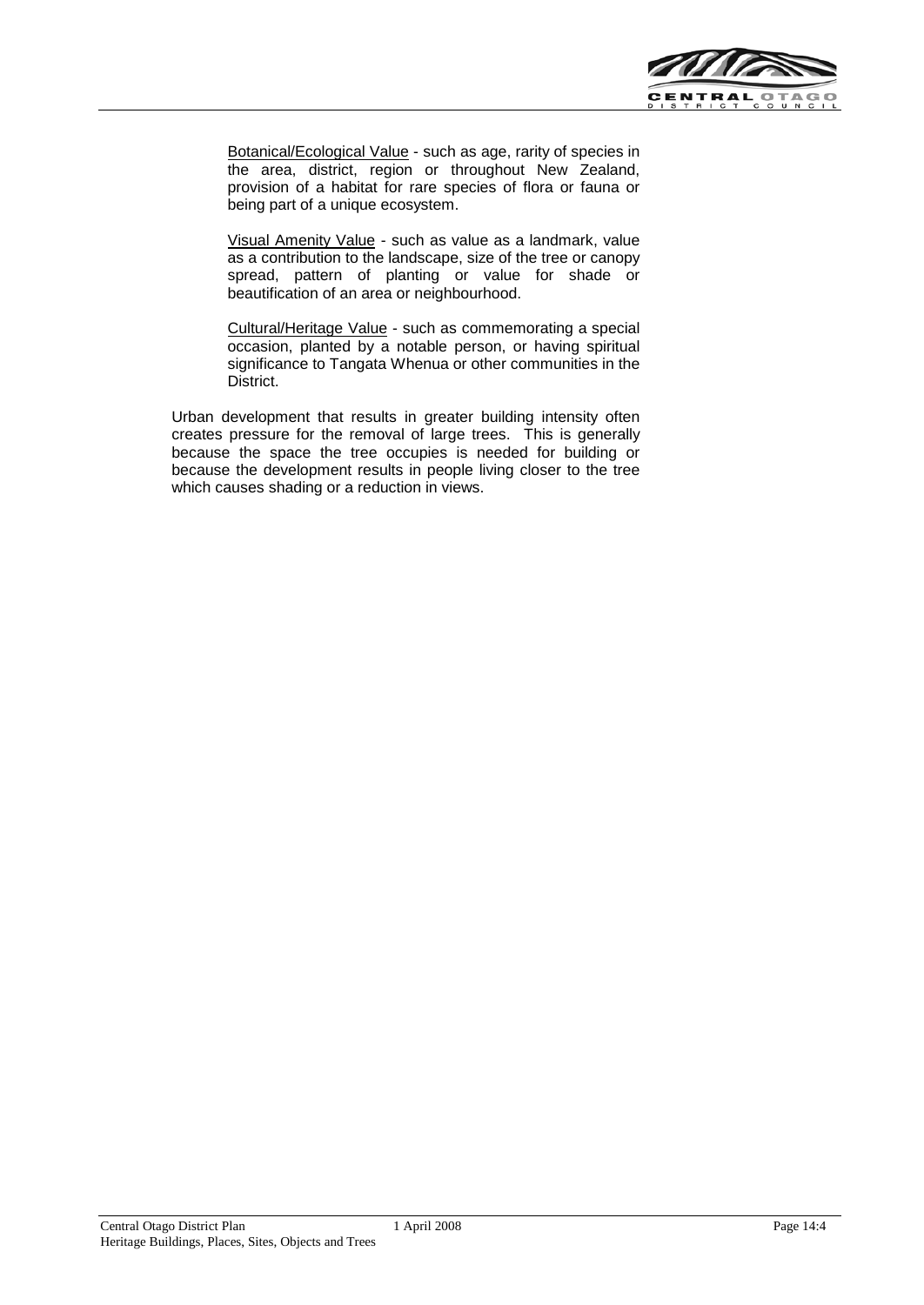

## **14.3 OBJECTIVES**

**The objectives contained in Section 3.3 (Manawhenua) are also relevant to this section.**

| 14.3.1 | <b>Objective – Precincts, Buildings and Objects</b><br>To recognise and protect precincts, buildings and objects that<br>contribute to the character, amenity and heritage values of the<br>District to enable the District's communities and people to<br>provide for their social, economic and cultural wellbeing. | Cross Reference<br><i>Issues 14.2.2,</i><br>14.2.3<br>Section 11<br>Heritage<br>Precincts<br>Policies 14.4.1,<br>14.4.2, 14.4.3 |
|--------|-----------------------------------------------------------------------------------------------------------------------------------------------------------------------------------------------------------------------------------------------------------------------------------------------------------------------|---------------------------------------------------------------------------------------------------------------------------------|
| 14.3.2 | <b>Objective – Historic Sites</b><br>To recognise and provide for the protection of those sites that<br>contribute to the District's historic character.                                                                                                                                                              | Cross Reference<br><i>Issue</i> 14.2.1<br>Policy 14.4.7                                                                         |
| 14.3.3 | <b>Objective - Notable Trees</b><br>To recognise and provide for the landmark, botanical, cultural<br>and heritage values of trees and the contribution trees can<br>make to landscape values in the management of the District's<br>natural and physical resources.                                                  | Cross Reference<br>$Is5$ <i>Issue</i> 14.2.4<br><i>Policy 14.4.5</i>                                                            |
| 14.3.4 | <b>Objective – Archaeological Sites</b><br>To recognise and provide appropriate protection for the values                                                                                                                                                                                                             | Cross Reference<br><i>Issue</i> 14.2.1                                                                                          |

**To recognise and provide appropriate protection for the values associated with the District's archaeological sites.**

*Policy 14.4.6*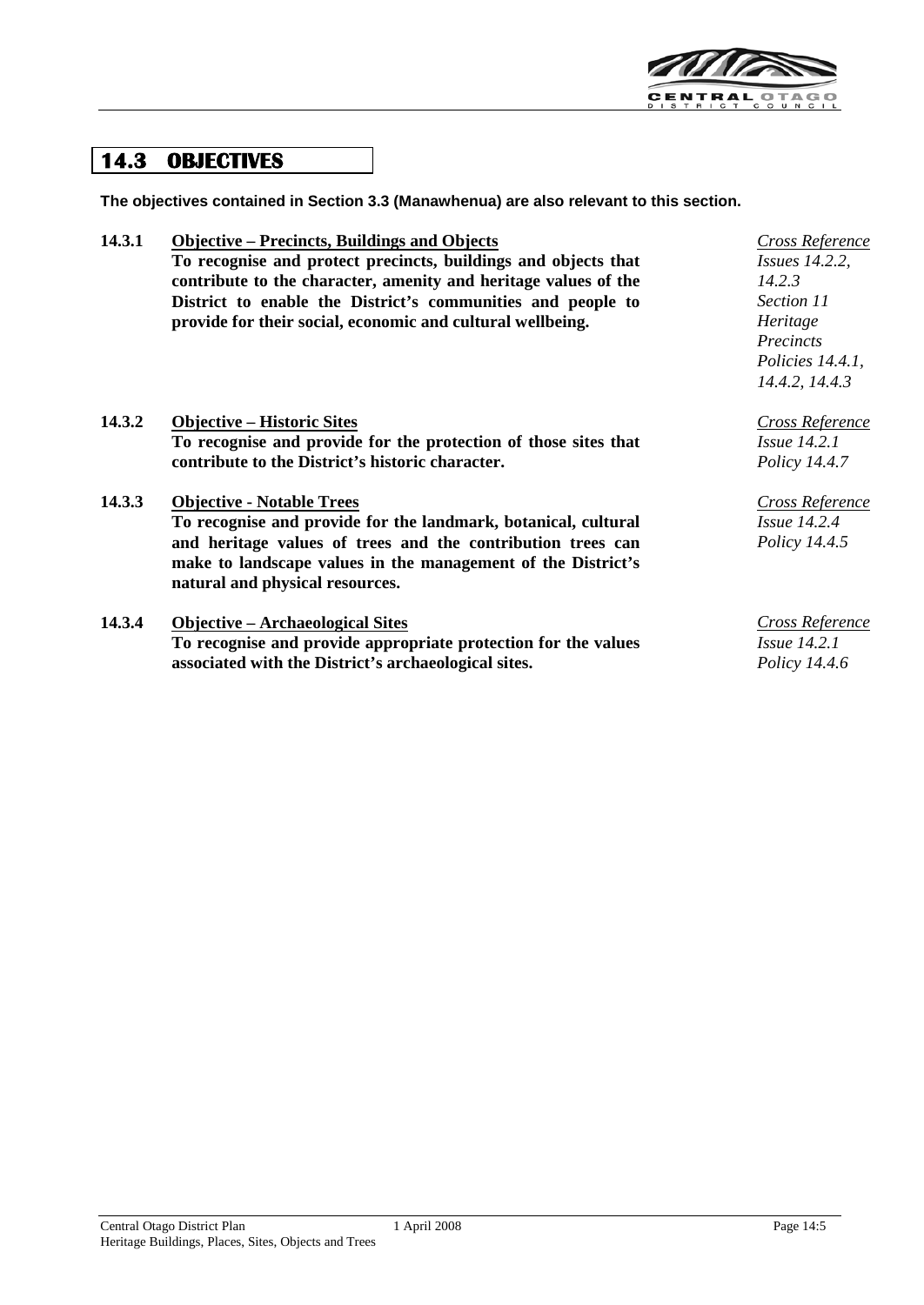

## **14.4 POLICIES**

**The policies contained in Section 3.4 (Manawhenua) are also relevant to this section.**

### **14.4.1 Policy - Heritage Precincts**

**To identify areas worthy of special attention for retention of heritage values based on one or more of the following criteria:**

- **A particular unified scale, style and character of buildings,**
- **A particular diversification and representative scale, style and character of buildings,**
- **A particular historic association, and/or**

• **A particular townscape quality,**

**and to develop specific provisions for these areas to ensure the retention of those values.**

#### Explanation

There are areas within the District where the combination of buildings and the spaces defined by them have resulted in a character or appearance which allows the area to be recognised as an entity. The heritage precincts identified have special value as they influence the character of the District. In that context their sustainable management is an integral part of the social, economic and cultural wellbeing of the District.

The identification of heritage precincts on the planning maps with associated objectives, policies and rules will ensure that the heritage and townscape values already present in these areas are recognised, enhanced and protected. Section 11 of the Plan contains provisions to provide for the sustainable management of heritage precincts.

### **14.4.2 Policy - Heritage Buildings and Objects**

**To identify those buildings and objects which make a significant contribution to the character, amenity and heritage values of the District and to provide for their protection while encouraging sympathetic use or adaptive reuse and development of heritage buildings.**

#### **Explanation**

In addition to heritage precincts which have a concentration of heritage buildings, there are a considerable number of heritage buildings and objects scattered throughout the District which are important elements of the District's character. These include items that have been registered by the NZ Historic Places Trust and may include buildings and objects that are considered to be of national, as well as local significance. These buildings and objects contribute to the cultural wellbeing of the community by providing a tangible record of its heritage. They also contribute to the community's visual sense of place and are often significant local landmarks as well, helping to provide that special character that makes the Central Otago area so attractive to visitors from other parts of New Zealand and from overseas. The Council will encourage the protection of significant buildings and objects through a range of mechanisms, including education, advice, advocacy and the resource consent process.

*Cross Reference Objective 14.3.1 Methods 14.5.2, 14.5.4, 14.5.5, Rule 14.7.1*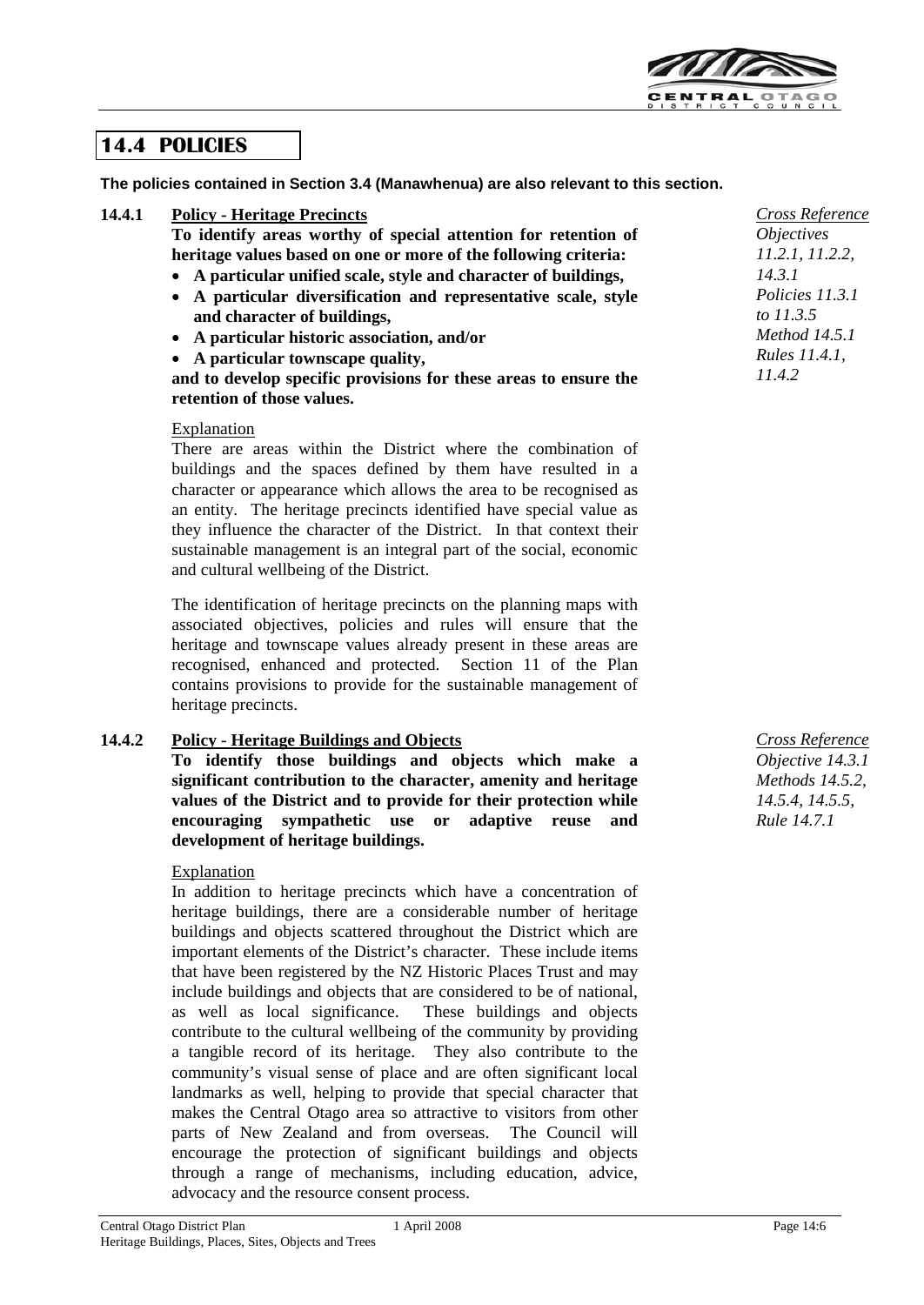

The resource consent process will ensure that these buildings and objects continue to contribute to the character, amenity and historic values of the District while allowing sympathetic use and development.

## **14.4.3 Policy - Reuse of Heritage Buildings**

**To take into account the positive benefits that the reuse of heritage buildings can have on the conservation of such buildings and on the social, economic and cultural wellbeing of the community.**

## Explanation

The adaptive reuse of heritage buildings is generally the most positive way of conserving their value. This may sometimes involve minor alterations or modifications to allow for a modern use of the building. Provided such alterations retain key heritage features and are sympathetic to the overall heritage character of the building and its environs, resource consent applications involving the reuse of heritage buildings will generally be viewed in a positive light.

## **14.4.4 Policy - Waiver of Resource Consent Fees**

**To recognise the public benefit in maintaining and enhancing heritage buildings, places, sites, objects and trees by waiving application fees associated with resource consents for work on registered heritage items that requires a resource consent only because that activity involves an item registered in Schedule 19.4**

#### Explanation

Many of the items registered in Schedule 19.4 of the Plan are privately owned. While owners have been consulted on the inclusion of their buildings, places, sites, objects or trees in the plan, it is considered appropriate that Council waiver application fees in respect of work on these items in recognition of the benefit the general public receive from maintaining and enhancing their heritage values.

## **14.4.5 Policy - Protection of Notable Trees**

**To identify trees within the District that contribute to the landmark, botanical, cultural and heritage values of the District and trees that contribute to the landscape values of the District and to provide for their protection from unnecessary interference or destruction.**

#### Explanation

The trees identified in the District Plan have characteristics and values that make a significant contribution to the amenity values of their particular neighbourhood, and the District as a whole. They have been selected following an independent survey to identify the most significant trees in the District. Resource consent will be required before any significant works can be carried out on such trees.

*Cross Reference Objective 14.3.1 Methods 14.5.4, 14.5.5, 14.5.6*

*Cross Reference Objectives 14.3.1 to 14.3.4 Method 14.5.5*

*Cross Reference Objective 14.3.3 Methods 14.5.2, 14.5.6 Rule 14.7.2*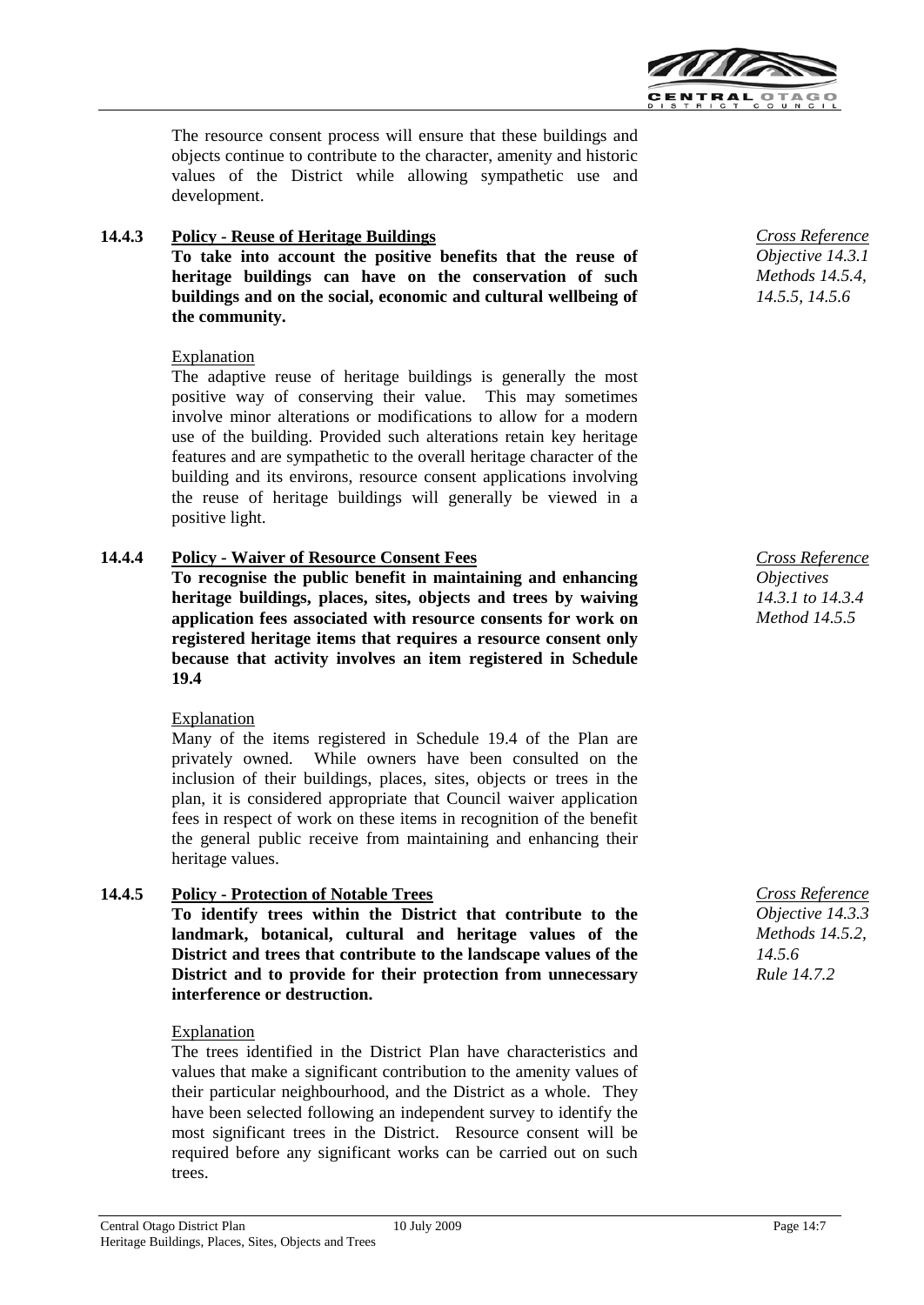

## **14.4.6 Policy – Archaeological Sites**

**To provide for the conservation of values associated with the District's archaeological sites by:**

- **(a) Identifying such registered sites, on the planning maps.**
- **(b) Ensuring that works carried out within or near such sites recognise and provide for their values where appropriate.**
- **(c) Requiring an assessment of the values associated with any such sites as part of any subdivision or land use consent in circumstances where a significant adverse effect may result, and requiring protection where such values are considered to be significant.**

#### Explanation

No person may destroy, damage or modify archaeological sites (whether recorded or not) without an authority from the New Zealand Historic Places Trust. The Central Otago File Keeper for the New Zealand Archaeological Association holds all the records for known archaeological sites in Central Otago and is available to provide information and advice about archaeological sites. Some archaeological sites also have significance to Kai Tahu ki Otago and consequently approval will also be needed from Kai Tahu ki Otago before such sites are disturbed (see Section 3 Manawhenua). The planning maps identify registered archaeological sites registered in Schedule 19.4. When an archaeological site is affected, an assessment will be needed to determine its significance. In the majority of cases this may only involve an authority from the New Zealand Historic Places Trust while for sites registered in Schedule 19.4 a land use consent may be required.

### **14.4.7 Policy – Historic Sites**

**To provide for the conservation of the values associated with the District's historic sites by:**

- **(a) Identifying significant sites on the register at Schedule 19.4, the list of Historic Reserves and Protected Private Land for Historic Purposes at Schedule 19.10 and on the planning maps.**
- **(b) Ensuring that works carried out within such sites are consistent with cultural and historical values.**
- **(c) Requiring the protection of such sites as a condition of subdivision or land use consent where appropriate.**

#### Explanation

In the context of this policy, "historic sites" refers to the significant historic goldfield tailings and mining sites, and historic reserves found in the District, which serve to reinforce the region's identity and cultural past. Significant sites are registered at Schedule 19.4, listed at Schedule 19.10, identified on the planning maps and afforded the appropriate level of protection.

*Cross Reference Objective 14.3.4 Methods 14.5.2, 15.5.3, 15.5.6, Rule 14.7.4 Section 3 Manawhenua*

*Cross Reference Objective 14.3.2 Methods 14.5.2, 14.5.3, 14.5.6 Rule 14.7.3*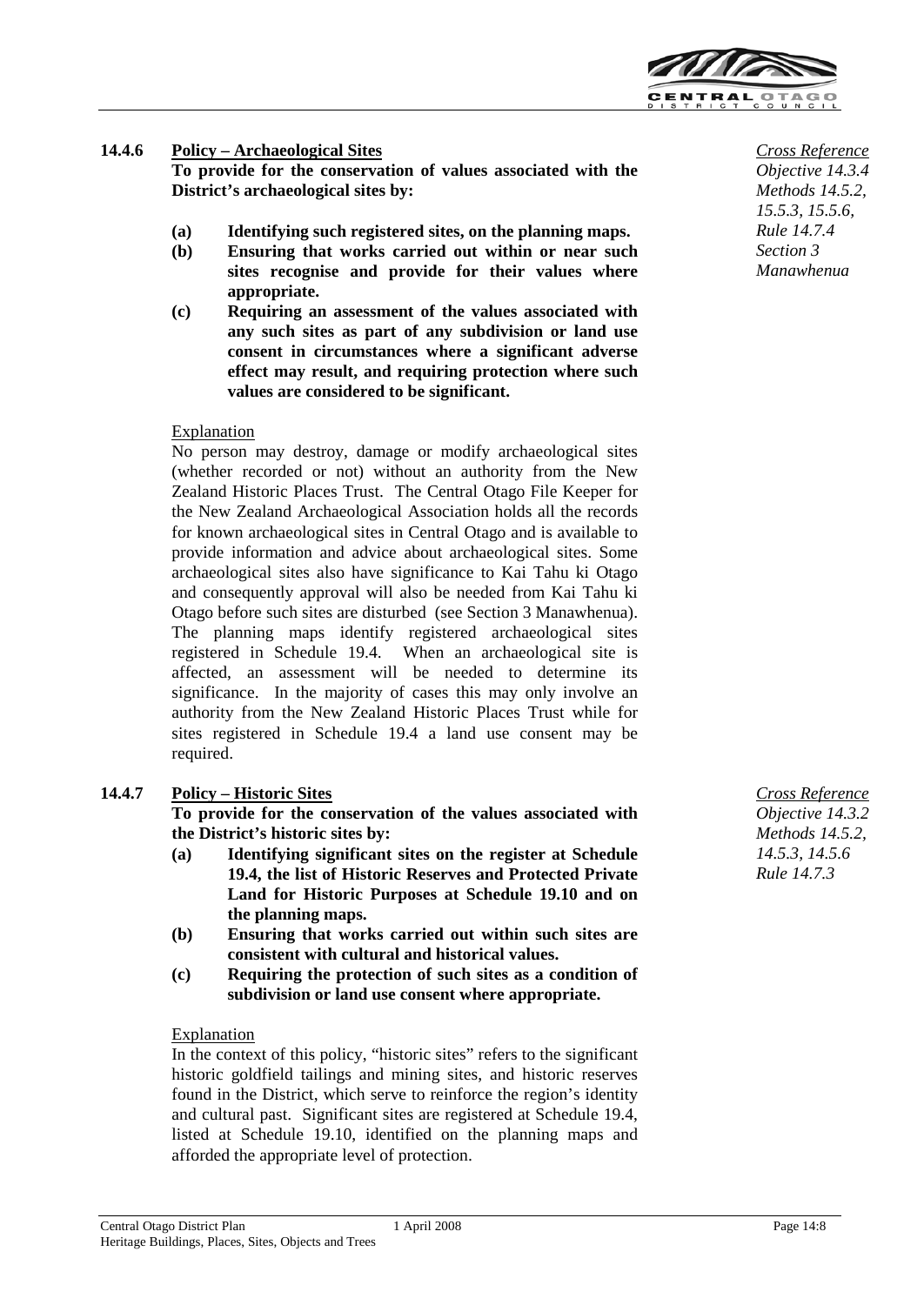

- **14.4.8 Policy - Assessment of Activities Affecting Heritage Resources In determining the appropriateness of work and/or activities involving heritage resources, the following matters shall be taken into account:**
	- **(a) The heritage values and significance of the resource, including its registration or proposed registration by the NZ Historic Places Trust.**
	- **(b) The significance of the resource to Kai Tahu ki Otago.**
	- **(c) The necessity of work having regard to the health and/or structural integrity of the resource and any potential threats to public safety.**
	- **(d) The visual impact of the work/activity.**
	- **(e) The contribution the work/activity will make to the social, economic and cultural wellbeing of the community.**
	- **(f) The contribution the work/activity will make to the conservation of the heritage resource.**
	- **(g) The contribution of the heritage resource to the particular character of an area or precinct and to the integrity of its heritage and amenity values.**
	- **(h) The locational and/or operational requirements of the work and/or activity.**

### **Explanation**

This policy identifies the matters Council will take into consideration when determining resource consent applications involving heritage resources. The policy also enables applicants to specifically address these issues in their application.

*Cross Reference Section 3 Manawhenua Objectives 14.3.1 to 14.3.4 Method 14.5.6*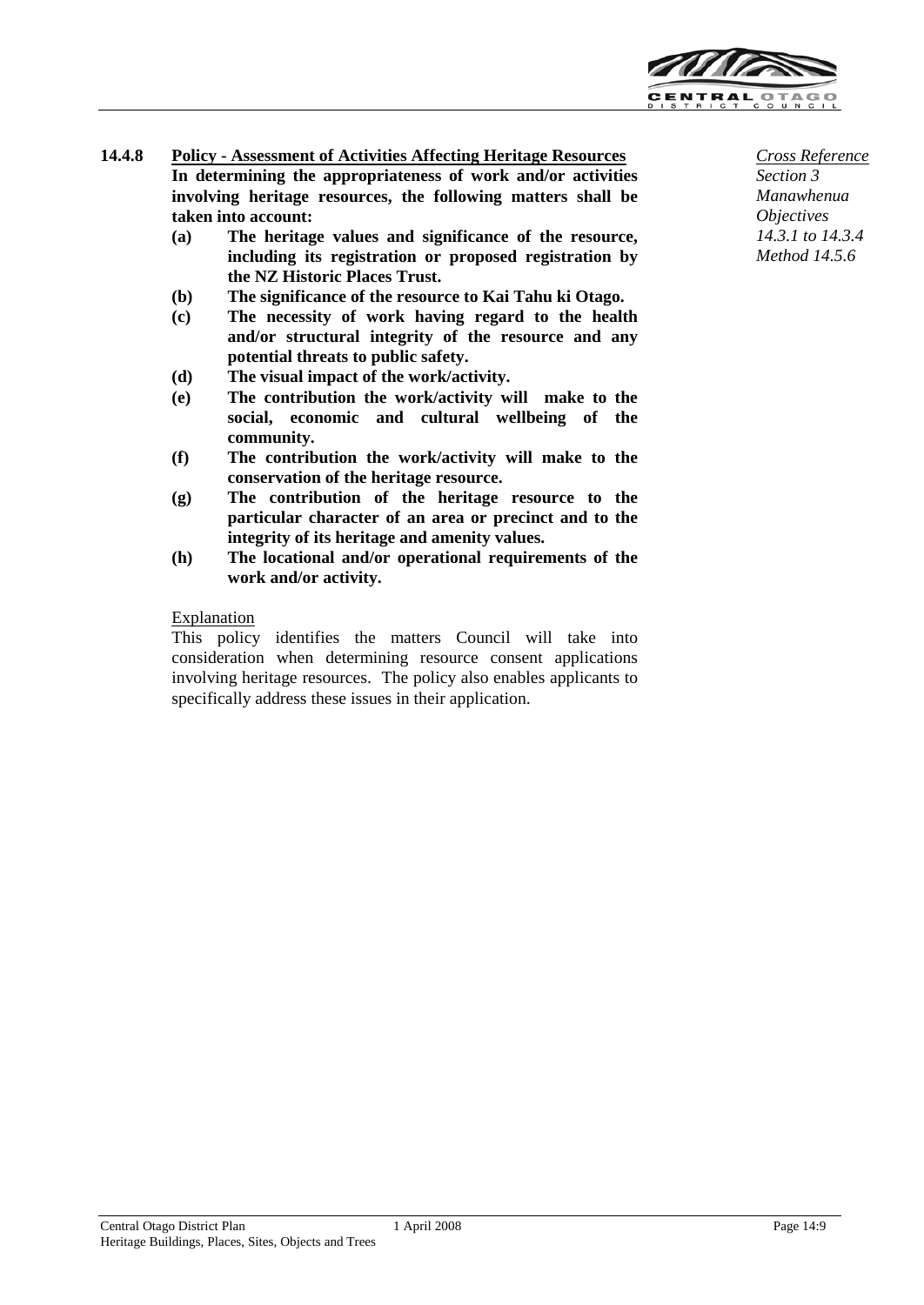

## **14.5 METHODS OF IMPLEMENTATION**

## **14.5.1 Identification of Heritage Precincts**

The following heritage precincts have been identified on the planning maps-

- St Bathans
- Clyde
- Ophir
- Old Cromwell
- Naseby

In addition to the provisions of the relevant resource area the specific objectives, policies and rules of Section 11 Heritage Precincts also apply to these areas.

### Reason

*These areas have been identified on the basis of their distinct heritage and historical character. It is considered that identifying and developing specific provisions for development in these areas will best promote the sustainable management of what is a valuable resource.*

## **14.5.2 District Plan Register**

A register of heritage buildings, places, sites, objects and trees within the District has been compiled. Items listed in this register will be protected by the use of rules within the plan.

The register will comprise those items listed in Schedule 19.4.

#### **Register of Heritage Buildings**

This Register includes buildings registered by New Zealand Historic Places Trust under the Historic Places Act 1993 and other buildings and other heritage items that Council has identified through the consultation process (including consultation with owners) leading to the preparation of the District Plan. The items listed in Part A of the Register at Schedule 19.4 are subject to Rule 14.7.1 on page 14:15.

#### **Register of Notable Trees**

This Register has been developed through an independent survey and consultation with the public. Trees listed will have one or more of the following values -

- **Botanical/ecological values** such as age, rarity of species in the area, district, region or throughout New Zealand, provision of a habitat, for rare species of flora or fauna or part of a unique ecosystem.
- **Visual amenity values** such as value as a landmark, value as a contribution to the landscape, size of the tree or canopy spread, pattern of planting or value for shade or beautification of an area or neighbourhood.
- **Cultural/heritage value** such as commemorating a special occasion, planted by a notable person or having spiritual significance to tangata whenua or other communities in the District.



*Cross Reference Policy 14.4.1 to 14.4.8*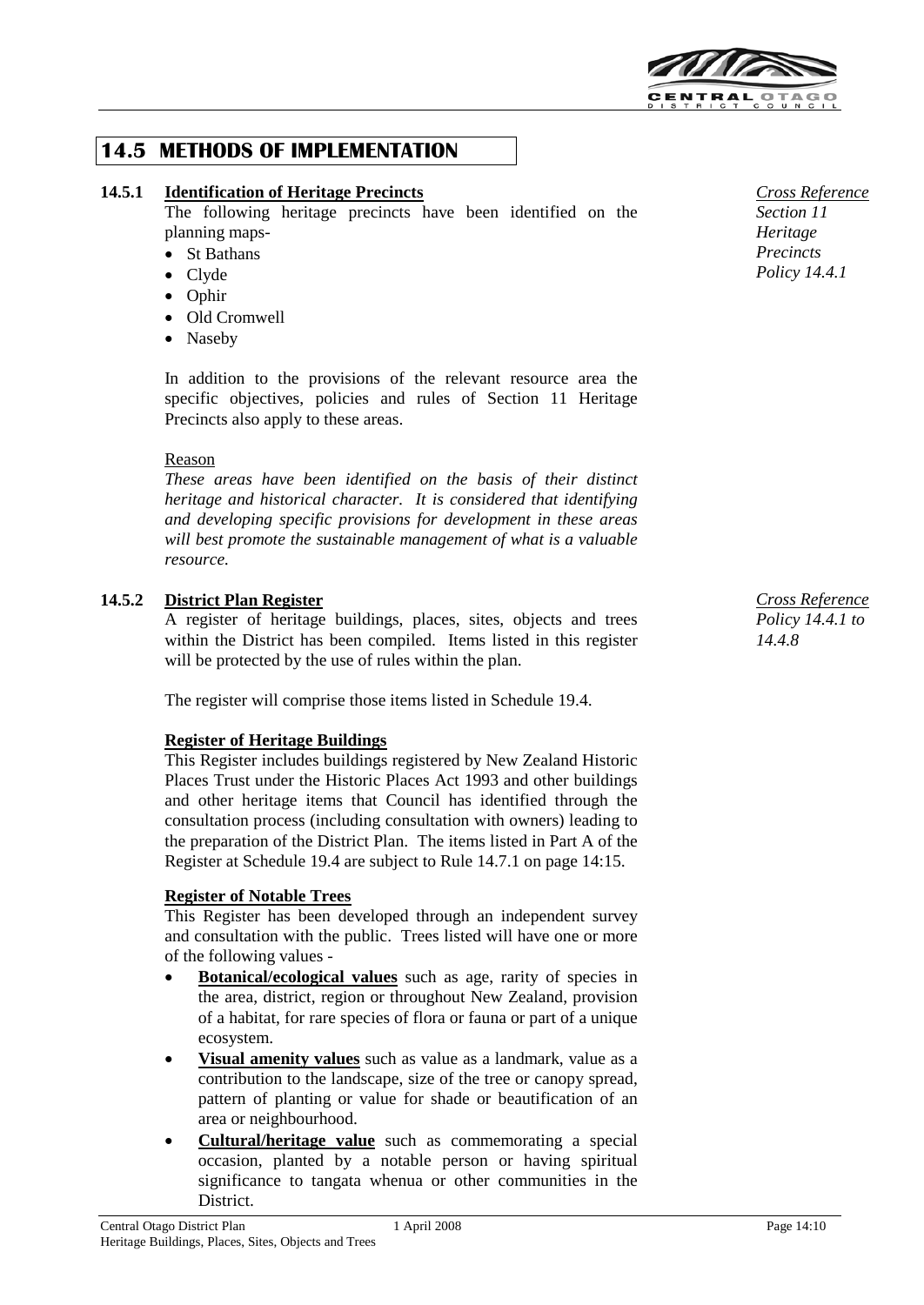

Trees listed in Part B of the Register at Schedule 19.4 are subject to Rule 14.7.2 on page 14:16.

### **Register of Archaeological Sites**

Archaeological sites have been registered by the New Zealand Historic Places Trust, are included in the Kai Tahu ki Otago - Natural Resource Management Plan (1995) or the files of the NZ Archaeological Association. Clause 14.5.3 and Rule 14.7.4 apply to archaeological sites that have been included in Part A of the Register at Schedule 19.4.

### **Waahi Tapu**

Rule 14.7.4 page 14:17 applies to the sites identified in Part A of the Register at Schedule 19.4. See also Section 3 Manawhenua and the Kai Tahu ki Otago – Natural Resource Management Plan (1995).

### Reason

*Section 34 of the Historic Places Act 1993 requires the New Zealand Historic Places Trust to maintain and supply to Council a record of registered historic places, historic areas, waahi tapu and waahi taoka areas that are located in this District. Council is required to keep this record available for public inspection during its usual business hours. The Historic Places Act, however, provides no protection for historic places other than archaeological sites. The Central Otago File Keeper for the New Zealand Archaeological Association holds all the records for known archaeological sites in Central Otago and is available to provide information and advice about archaeological sites. A mechanism to protect heritage buildings, objects, trees and other places and sites is through the District Plan. The first step in providing the appropriate protection is identifying these sites in the plan.*

## **14.5.3 Historic Places Act 1993 - Archaeological Sites**

The Historic Places Act 1993 protects sites associated with human activity that occurred before 1900 whether registered by the New Zealand Historic Places Trust or not. Those sites registered by the Trust are listed at Schedule 19.4.

No person is permitted to destroy, damage or modify an archaeological site without the written authority of the Historic Places Trust. The procedure relating to any activity that may have the effect of destroying, damaging or modifying such sites is set out in sections 9-21 of the Historic Places Act 1993. Consultation with and approval of Kai Tahu ki Otago will also be needed where these sites have significance to them.

The planning maps identify by number and symbol registered archaeological sites (see Schedule 19.4).

The process to be followed when an archaeological site is discovered is set out in Rule 14.7.4.

*Cross Reference Policy 14.4.6*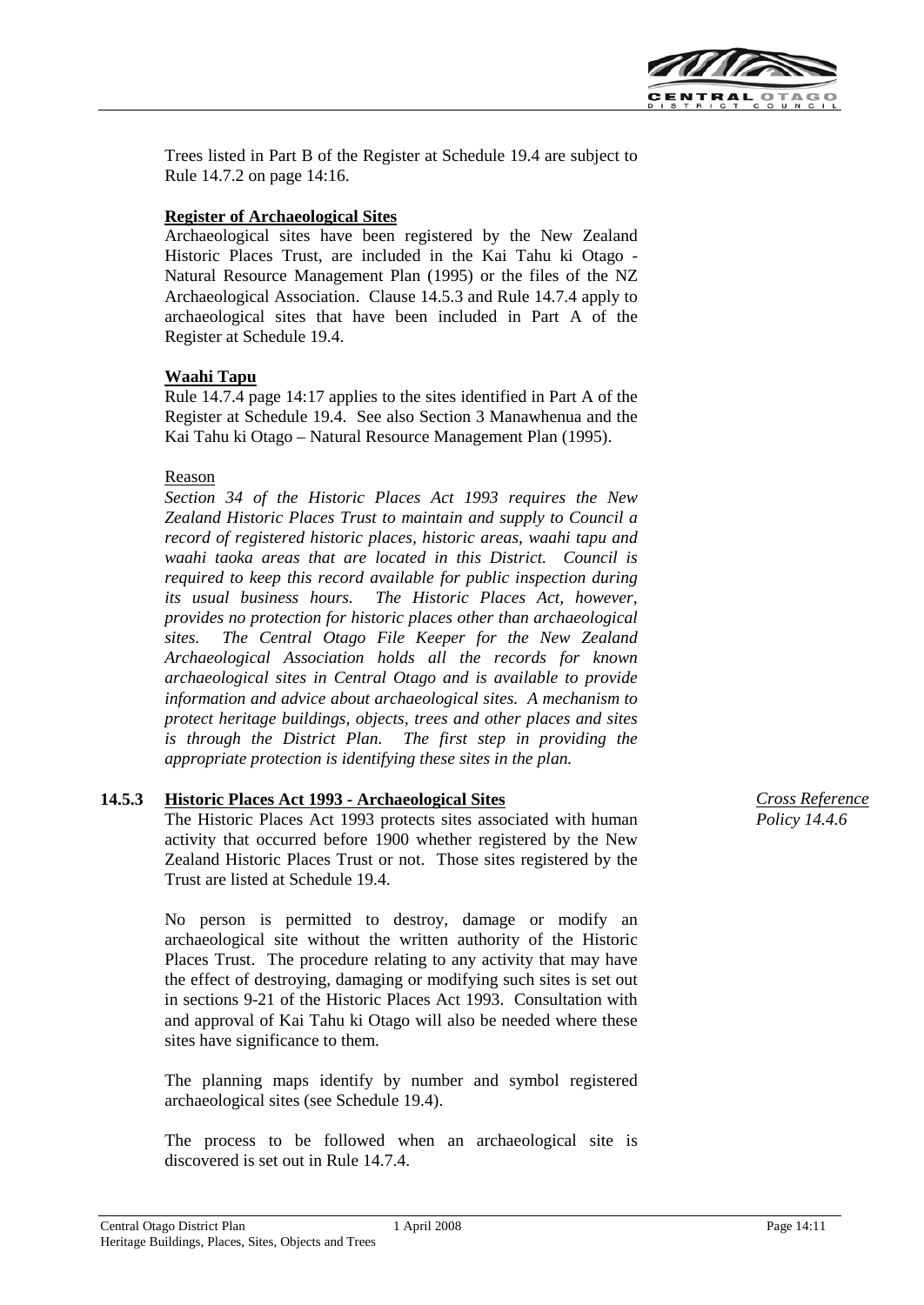

## Reason

*Given that the Historic Places Act already provides protection for archaeological sites, it is not considered necessary to provide an additional layer of regulation for the vast majority of archaeological sites. The District Plan merely draws attention to the Historic Places Act procedure. Those sites that have been registered by the Historic Places Trust are protected by the plan because they are considered to be the most significant archaeological sites present in the District. The Central Otago File Keeper for the New Zealand Archaeological Association holds all the records for known archaeological sites in Central Otago and is available to provide information and advice about archaeological sites.*

## **14.5.4 Consultation**

Council will consult with developers, owners, or agencies responsible for heritage items and the New Zealand Historic Places Trust in order to promote the conservation of heritage items and to identify and highlight opportunities and the best means for the adaptive reuse and development of heritage buildings.

## Reason

*Consultation is an effective method of raising the awareness of heritage values. It also enables all the options to be considered at an early stage of any proposed development. Where possible Council will also assist owners/developers by providing advice on the conservation and enhancement of heritage values.*

## **14.5.5 Education, Information and Incentives**

Individuals and local communities will be encouraged to maintain and enhance buildings and streetscapes of heritage and/or amenity value by, where appropriate, assisting building owners and communities with the provision of design information and advice. Council may also give consideration to incentives for restoration work and community projects and will waiver application fees for resource consents involving registered items and resource consents required as a site is located in a heritage precinct.

## Reason

*The provision of information in various forms on matters such as the restoration of heritage buildings, sympathetic design for buildings and signs, coupled with incentives can have significant positive impacts on the amenity values of the District. Waiving consent fees recognises the public benefit in maintaining and enhancing heritage items and heritage precincts.*

## **14.5.6 Rules**

To develop rules to provide the appropriate level of protection for -

- (a) Heritage buildings, objects, places and sites.
- (b) Heritage trees.
- (c) Heritage precincts.
- (d) Archaeological sites including waahi tapu.
- (e) Historic Reserves.

*Cross Reference Policy 14.4.1 to 14.4.7*

*Cross Reference Policies 14.4.1 to 14.4.8 Section 11 Section 3 Rules 14.7.1 to 14.7.4*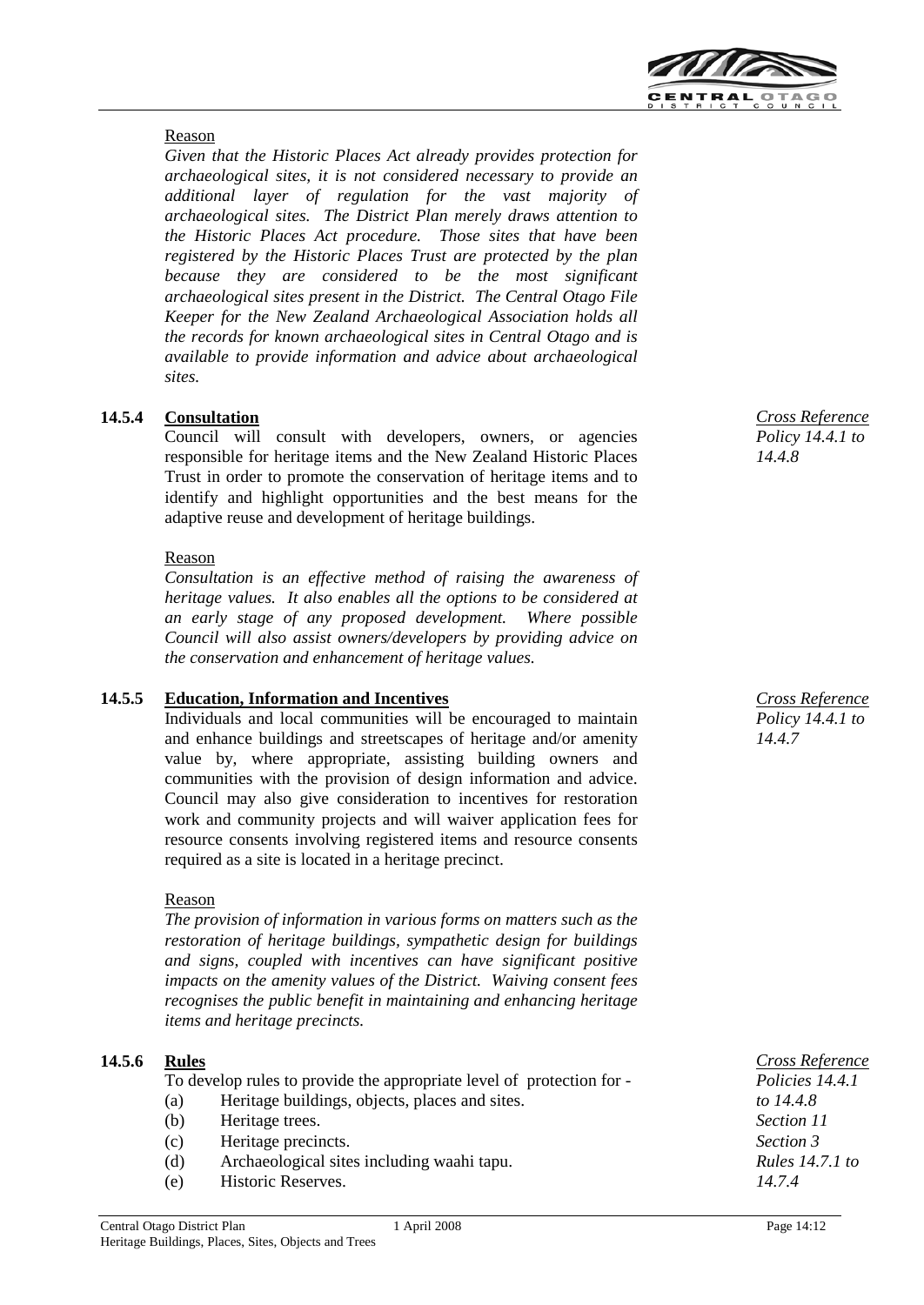

#### Reason

*A wide range of methods have been considered to promote the conservation and retention of the District's heritage resources, including education, advocacy and the operation of other legislation (eg. Historic Places Act). In some instances the adverse effects of activities are such that some form of control is needed. Rules are the most appropriate option in these situations as they are the only methods that can be readily enforced.*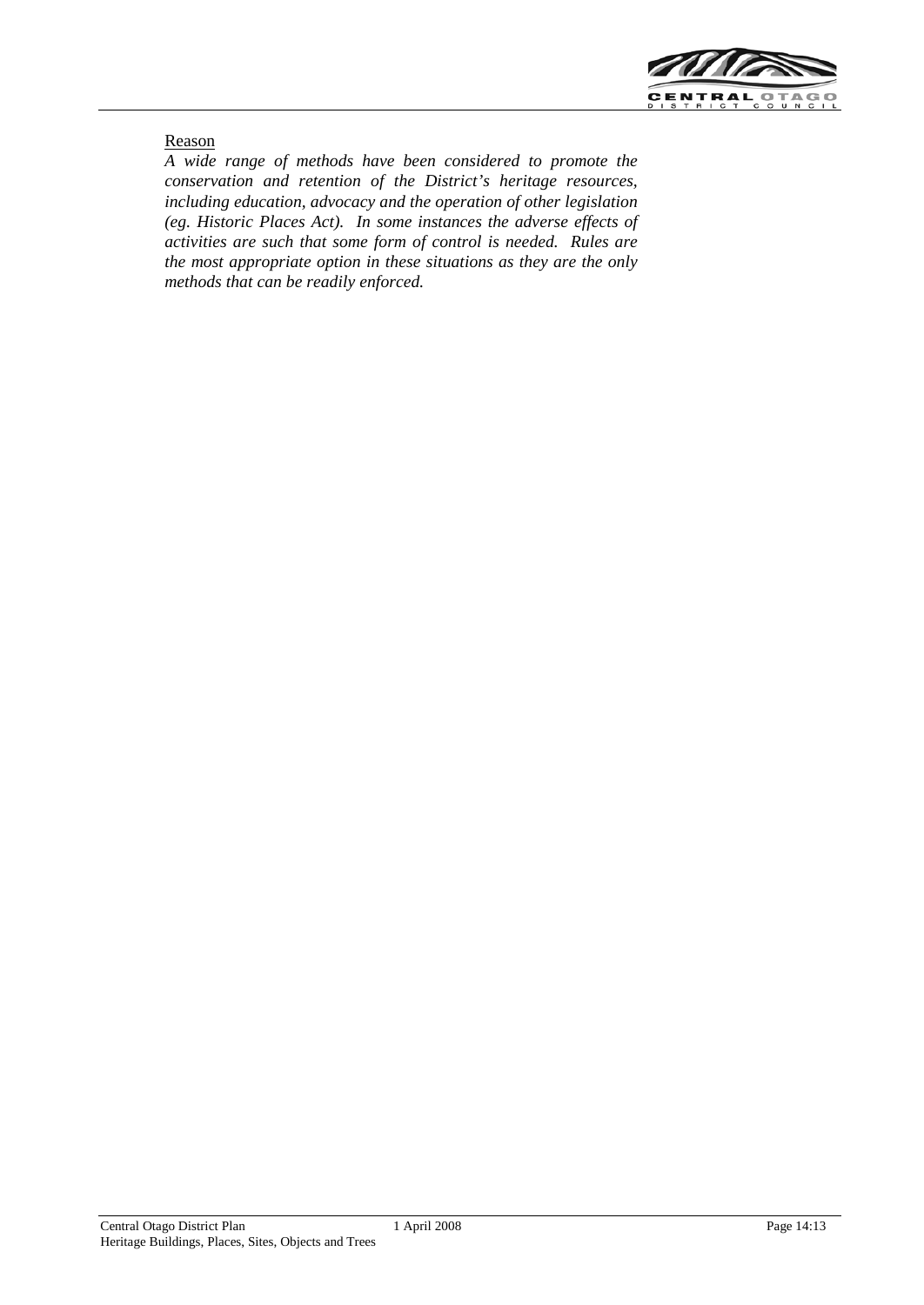

## **14.6 PRINCIPAL REASONS FOR ADOPTING OBJECTIVES, POLICIES AND METHODS**

Heritage buildings, objects, places, sites and trees are considered an important resource of the District both in a cultural and economic sense. The Resource Management Act also identifies heritage as an important issue. Section  $6(e)$  requires Council to recognise and provide for the relationship of Maori and their cultural and traditions with their ancestral lands, water, sites, waahi tapu and other taonga as a matter of national importance. Section 7(e) identifies the recognition and protection of heritage values of sites, buildings or places and areas as a matter that Council is to have particular regard to. The Second Schedule to the Act also identifies the management of effects of land use on natural, physical or cultural heritage sites or values (including landscapes, landforms, historic places and waahi tapu) as a matter that may be provided for in the District Plan. The objectives, policies and methods of Section 14 have been developed in recognition of this.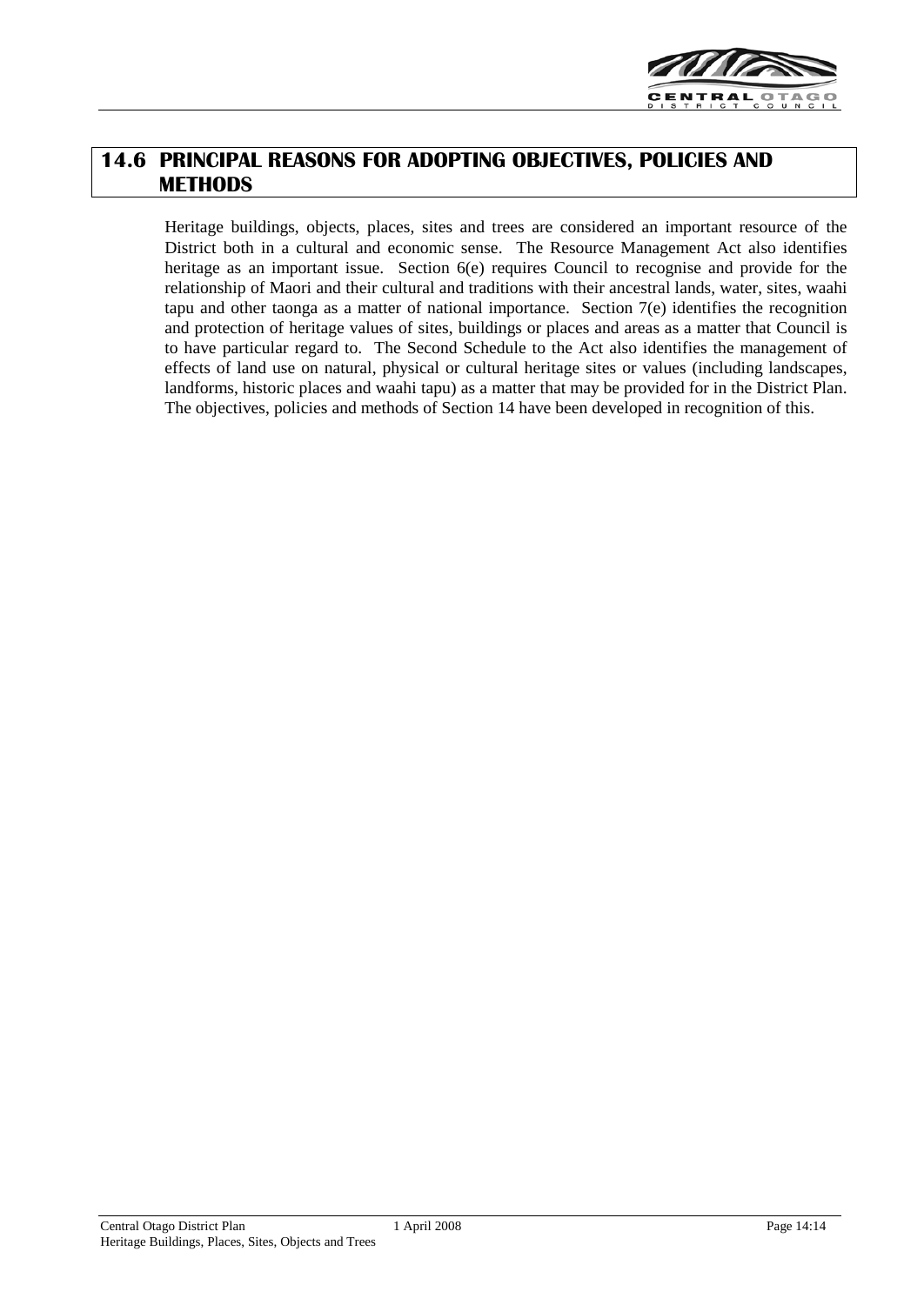

## **14.7 RULES**

Note: In considering a resource consent application under rules in this Plan, in the absence of specific policy in this Plan the Council may have regard to other policies related to assessment matters, including relevant policies in the Regional Policy Statement for Otago, and regional plans.

#### **14.7.1 HERITAGE BUILDINGS, PLACES & OBJECTS**

## **(a) Registered Items with NZ Historic Places Trust Category I Classification**

- **(i)** The removal or demolition of a building or structure identified in Part A of Schedule 19.4 as an item having a NZ Historic Places Trust classification of Category I is a non-complying activity.
- **(ii)** Any alteration or addition (including any sign) to a building or structure identified in Part A of Schedule 19.4 as an item having a NZ Historic Places Trust classification of Category I is a discretionary activity.

## **(b) Registered Items with a NZ Historic Places Trust Category II Classification and Other Items Listed**

**(i)** Any exterior alteration or addition (including any sign) to a building or structure identified in Part A of Schedule 19.4 as an item that has a NZ Historic Places Trust classification of Category II or is otherwise listed in Part A of Schedule 19.4 is a discretionary (restricted) activity.

> Council shall restrict the exercise of its discretion to the effects the exterior alteration or addition will have on the heritage values of the item.

**(ii)** The removal or demolition of a building or structure identified in Part A of Schedule 19.4 as an item that has a NZ Historic Places Trust classification of Category II or is otherwise listed in Part A of Schedule 19.4 is a discretionary activity.

## *Reason*

*Items with a NZ Historic Places Trust classification of Category I are places of special or outstanding historical or cultural heritage significance or value. This is the highest classification in terms of the NZ Historic Places Trust. This has been recognised by identifying the removal or demolition of such items as a noncomplying activity. Removal or demolition of heritage items that are not Category I and the alteration and addition to the Category I items has been identified as a discretionary activity as there may well be valid reasons why a heritage item needs to be demolished (for example, public safety) or altered (for example, to enable sympathetic use of a building).*

Note: All items in Schedule 19.4 are identified on the planning maps.

*Cross Reference Policies 14.4.2, 14.4.3, 14.4.4*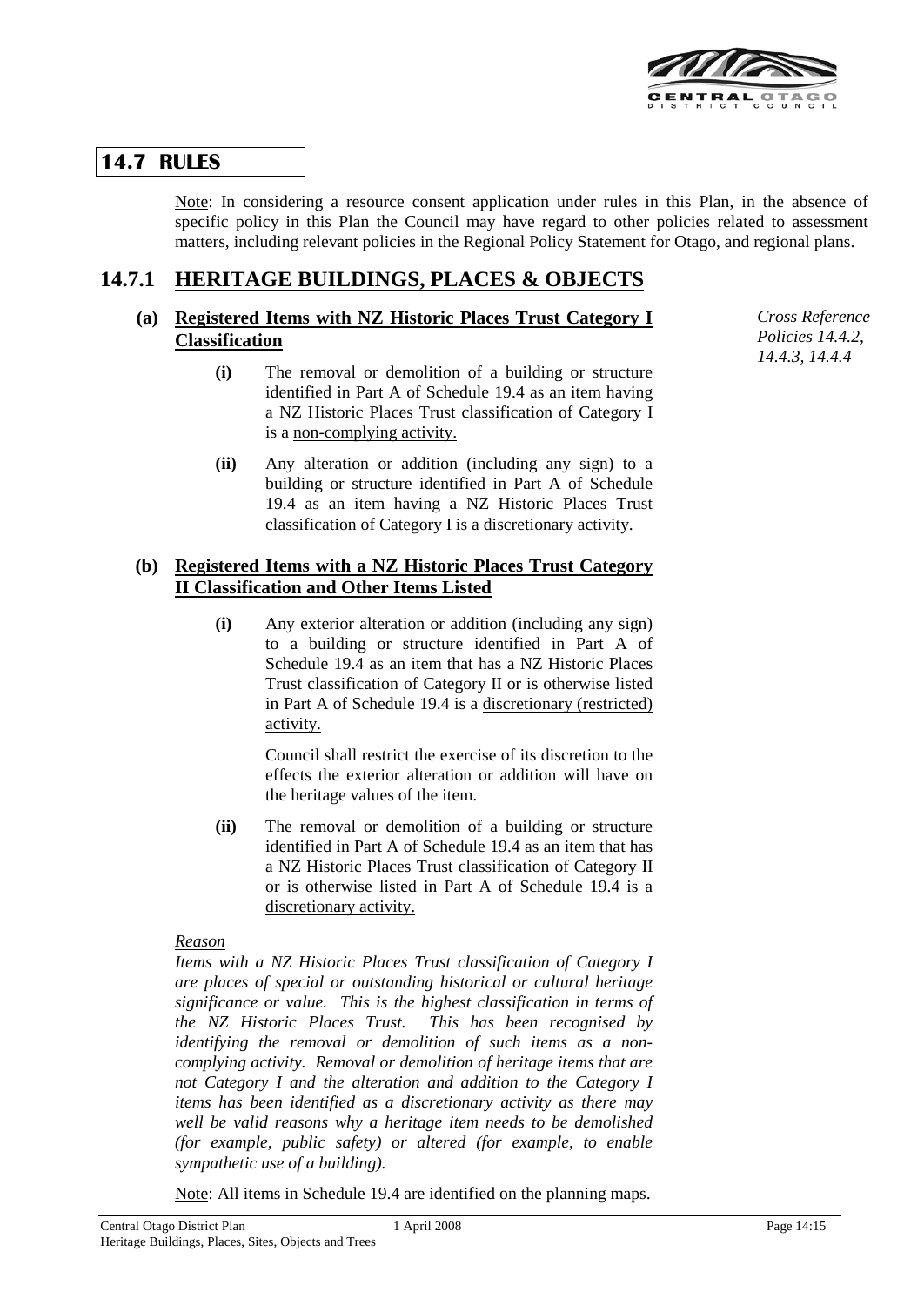

## **14.7.2 NOTABLE TREES**

- **(i)** The removal of any tree identified in the register in Part B of Schedule 19.4 except where that tree has died of natural causes is a discretionary activity.
- **(ii)** The following works that involve a tree or a group of trees listed in the register in Part B of Schedule 19.4 shall be a discretionary (restricted) activity:
	- **(a)** Significant trimming of the tree

Note this does not include the regular or seasonal trimming or maintenance of any tree undertaken by hand operated secateurs or pruning shears in accordance with accepted arboricultural practices.

- **(b)** The construction of any building or laying of overhead or underground services within the drip line of any identified tree whether on the site or not.
- **(c)** Impervious paving within the drip line of any identified tree.
- **(d)** The addition or excavation of soil within the drip line of any identified tree in a way that alters soils levels or the water table.
- **(e)** Discharge or dispersal of any hazardous substance within the drip line of any identified tree.

Council shall restrict the exercise of its discretion to:

- 1. The impact on the health of the tree.
- 2. The effect on the form and appearance of the tree.
- 3. Issues of public safety.
- 4. Values of the tree as described in Clause 14.5.2.

#### *Reason*

*Discretionary activity status for removal of such trees will allow full consideration of the effect the removal will have on amenity values of the neighbourhood.*

*Works that do not remove the tree but which will impact on a listed tree have been identified as discretionary (restricted) activities. This enables consideration of resource consent applications to focus on the health of the tree, the appearance of the tree and public safety. Where such works are minor or essential for public safety notification would not be needed.*

## **14.7.3 HISTORIC RESERVES**

Any work or activity (including the renovation or restoration of historic buildings or structures) undertaken by persons or bodies (including the Crown) on or within the land identified in Schedule 19.10 as an historic reserve or protected private land for historic purposes or land held or managed under the Conservation Act 1987 and those other Acts specified in the First Schedule of that Act for historic purposes, is a permitted activity provided that,

*Cross Reference Policy 14.4.7*

*Cross Reference Policy 14.4.5*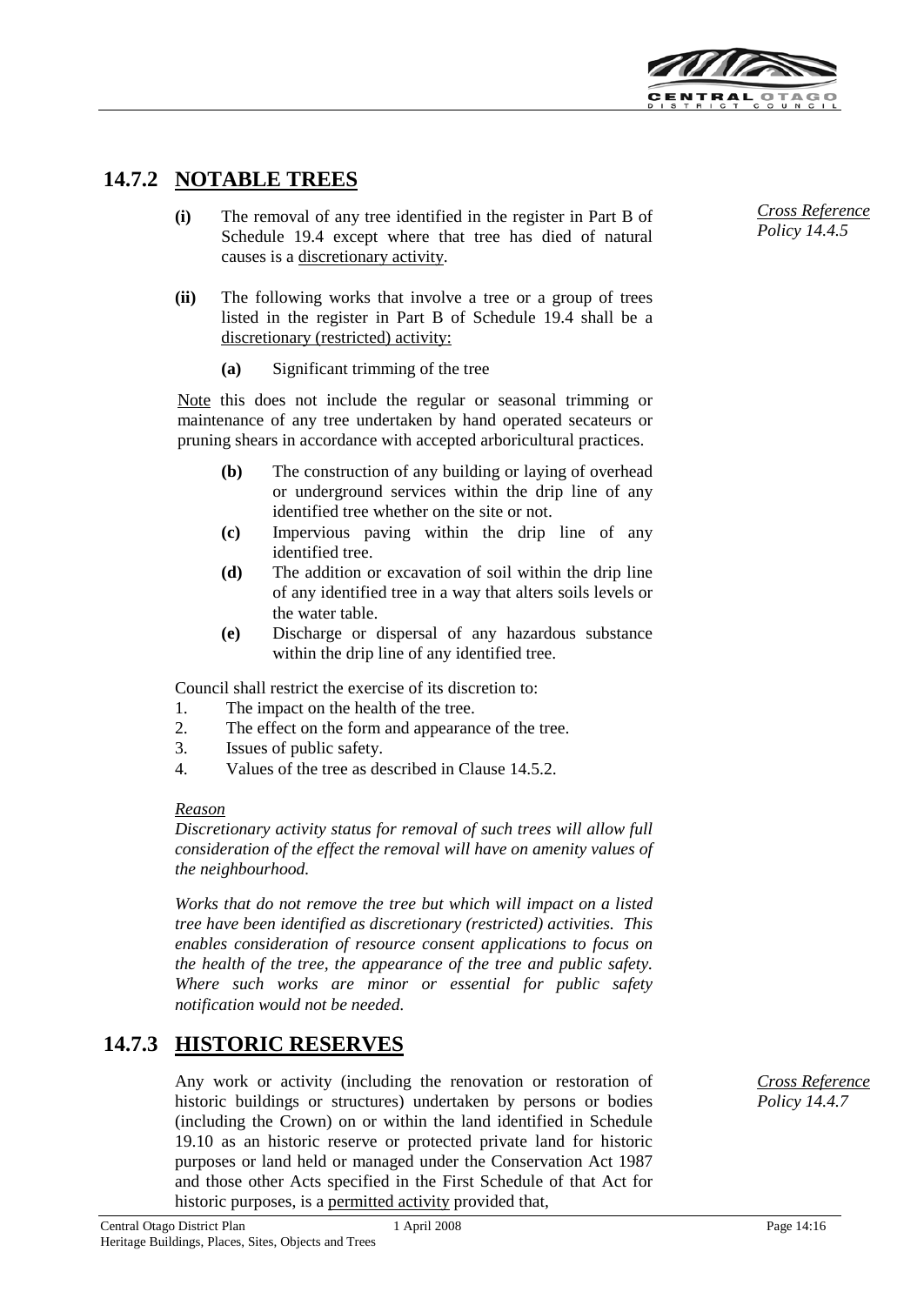

- 1. Such works are consistent with the particular Act under which the land is held, or any management strategy or plan developed under that Act.
- 2. Such works are consistent with the general rules of this plan and the rules of the Resource Area that applies to the site.
- 3. Notice is given to Council at least 20 working days prior to the carrying out of any such work or activity that outlines the intention and nature of the work or activity and how it complies with the matters referred to in this rule, at least 20 working days prior to the commencement of the work or activity.

Any activity that does not comply with this rule and the erection of any building on an historic reserve or protected private land for historic purposes shall be considered as a discretionary activity.

### *Reason*

*The rules relating to resource use within these lands are generally set out by the relevant Act. Therefore Council need only intervene when the objectives of the Act are not being achieved or there is a significant effect generated outside the boundary of the land concerned.*

## **14.7.4 ARCHAEOLOGICAL SITES AND WAAHI TAPU (SACRED SITES)**

## **(i) Archaeological Sites**

Where any activity disturbs or identifies the presence of an archaeological site, all work shall cease, and the following process shall be followed:

- **(a)** Where the site is registered or the find or site includes koiwi tangata (unidentified human remains) Rule 14.7.4 (ii) and/or (iii) shall apply.
- **(b)** Where the site is not registered or koiwi tangata do not occur, the provisions of sections 9 to 21 of the Historic Places Act 1993 shall apply.

## **(ii) Registered Sites (refer Part A - Schedule 19.4)**

Any activity that is likely to modify or disturb or affect any archaeological site or waahi tapu site listed in Part A of Schedule 19.4 shall be considered as a non-complying activity.

Note: the provisions of sections 9 to 21 of the Historic Places Act 1993, will also apply to these activities.

## **(iii) Koiwi Tangata (unidentified human skeletal remains)**

Where koiwi tangata are found, disturbed or unearthed the work or activity shall immediately cease and the following course of action shall be adopted:

**(a)** Contact the office of Kai Tahu ki Otago Limited or any point of contact that may be agreed from time to time (see Clause 3.8 page 3:15 for contact details).

**14.7.3** *(cont'd)*

*Cross Reference Section 3 Manawhenua (see Method 3.5.3) Policy 14.4.6*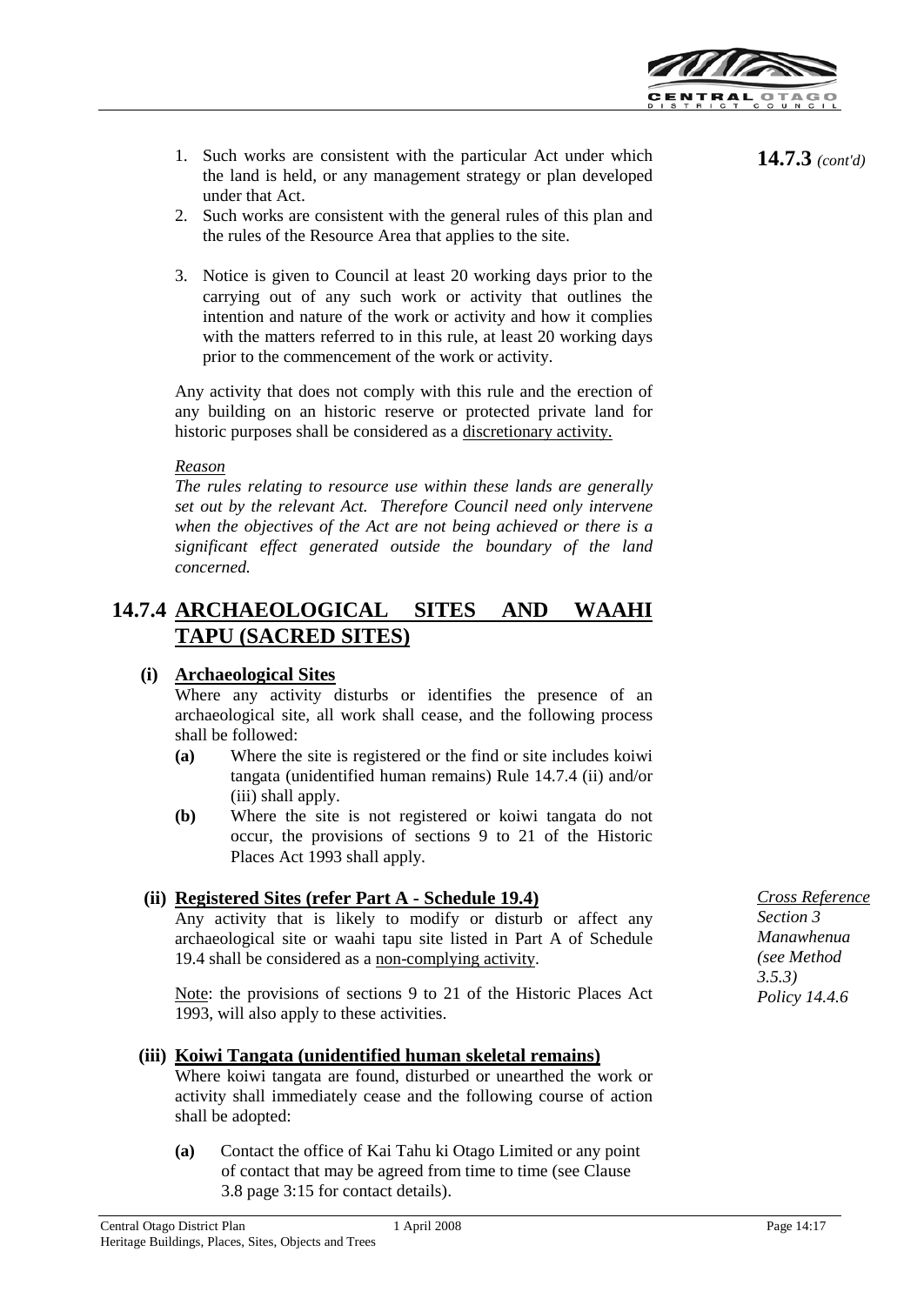

- **(b)** Contact the New Zealand Police.
- **(c)** Contact the NZ Historic Places Trust.

The subsequent procedure for managing the find shall be in accordance with Kai Tahu Koiwi Tangata (Human Remains) Policy June 1993 (see reference in Reason below) as exercised by the appropriate runanga and also with the requirements of the Historic Places Act 1993.

If the runanga agrees that the remains should be removed, then this shall be completed under appropriate tikanga by the runanga. (Note: No resource consent is necessary for this process. The requirements of the Historic Places Act 1993 apply.)

### *Reason*

*Registered archaeological sites represent the most significant examples of archaeological sites in the District while waahi tapu are of extreme importance to Iwi. Urupa (burial sites) are the most important of all waahi tapu. While Urupa are given protection under the Historic Places Act 1993, the Maori Affairs Act 1953 and the Resource Management Act, these Acts can be overridden by other legislation and consequently there is no absolute protection that Kai Tahu consider appropriate.*

*Part A of Schedule 19.4 includes known waahi tapu sites in the District. With respect to waahi tapu and/or waahi taoka not listed in Part A of Schedule 19.4 or discovered once work has commenced, the protocol between Kai Tahu ki Otago and the Council will be followed. The protocol emphasises the importance of consultation between applicants and Kai Tahu ki Otago, and pre-application consultation is encouraged. With respect to Koiwi Tangata Kai Tahu's policy for dealing with the remains of their ancestors prevail. This is set out in the Koiwi Tangata (Human Remains) Policy June 1993 (see page 144 of the Kai Tahu Ki Otago Natural Resource Management Plan – 1995) and will be implemented by the relevant runanga.*

*A resource consent is only needed where archaeological sites are listed in Part A of Schedule 19.4. In all other circumstances the process to be followed is set down by the Historic Places Act. The plan identifies this process for the information of resource users.*

**14.7.4(iii)**  *(cont'd)*